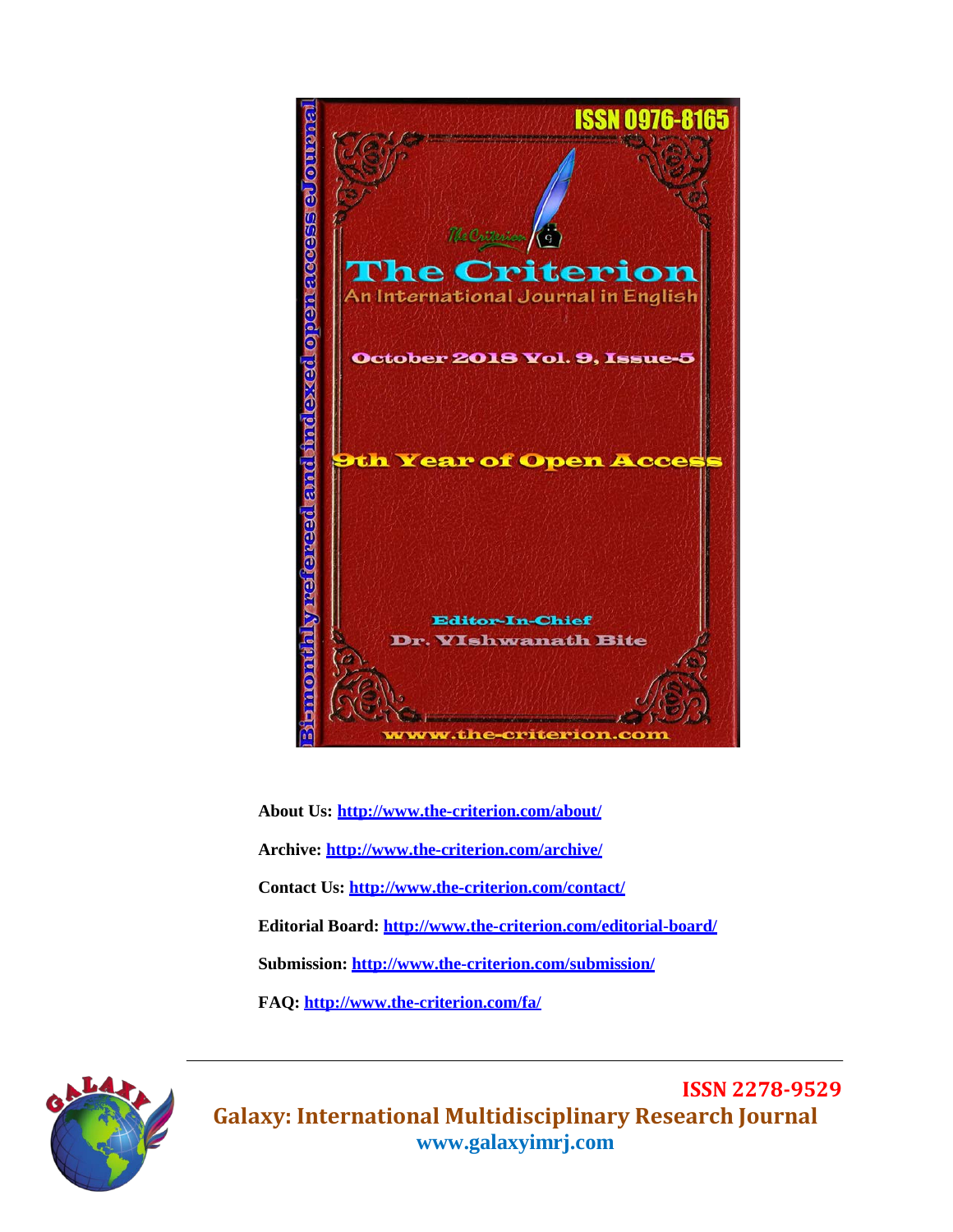

# **Magic Meets Philosophy in Haruki Murakami's** *Kafka on the shore*

#### **Sonika Jaggi**

## **Article History**: Submitted-23/09/2018, Revised-29/10/2018, Accepted-10/11/2018, Published-20/11/2018.

### **Abstract:**

Kafka Tamura is a 15 year old boy who is accursed by his father in a way that Oedipus was. Attached with his fate are the lives of Nakata and Seiki. While Nakata is devoid of memories and lives in the present, Seiki stopped living since her beloved died and hence buried herself in the past. When the lives of these three characters intersect, the story brings about profound meanings. The author has buried several philosophical notes in the never ending riddles of the plot.

The author of the novel, Haruki Murakami is a Japanese writer who seeks to create a magical world while spreading deep rooted thoughts of existentialism in his work. Several of his novels are bestseller, and have been translated in more than 50 languages. Though he creates a magical world that people tend to love, but only few are able to decipher the underlying meaning.

## **Keywords: Magical realism, existentialism, love, emptiness, philosophy.**

Professors of literature are often found saying that you need to read a work of literature more than once, to be able to understand it better. What they actually mean is that a pure work of art never ceases to exhaust itself and brings about new truths and revelations as one goes on reading and re-reading. However still, not many of us do go through the novels that run across 200 pages, let alone 615.

The very fact that Haruki Murakami's book *Kafka on the shore* is undecipherable by most of the readers, in the very first reading, is a proof of it being a work of art. While reading the book one is reminded of the magical world of Gabriel Garcia Marquez when he sketched a magical realm out of *Macando*, his village in the novel *One hundred years of Solitude.* Ghosts, spirits, fishes falling from the sky, talking to the cats are all accepted as real. A dream like fantasy is what surrounds the novel.

### **MAGICAL REALISM**

*Kafka On the Shore* is written in the genre of magical realism**.** Magical realism consists of several elements like myth and magic woven into the plot, which appear true, but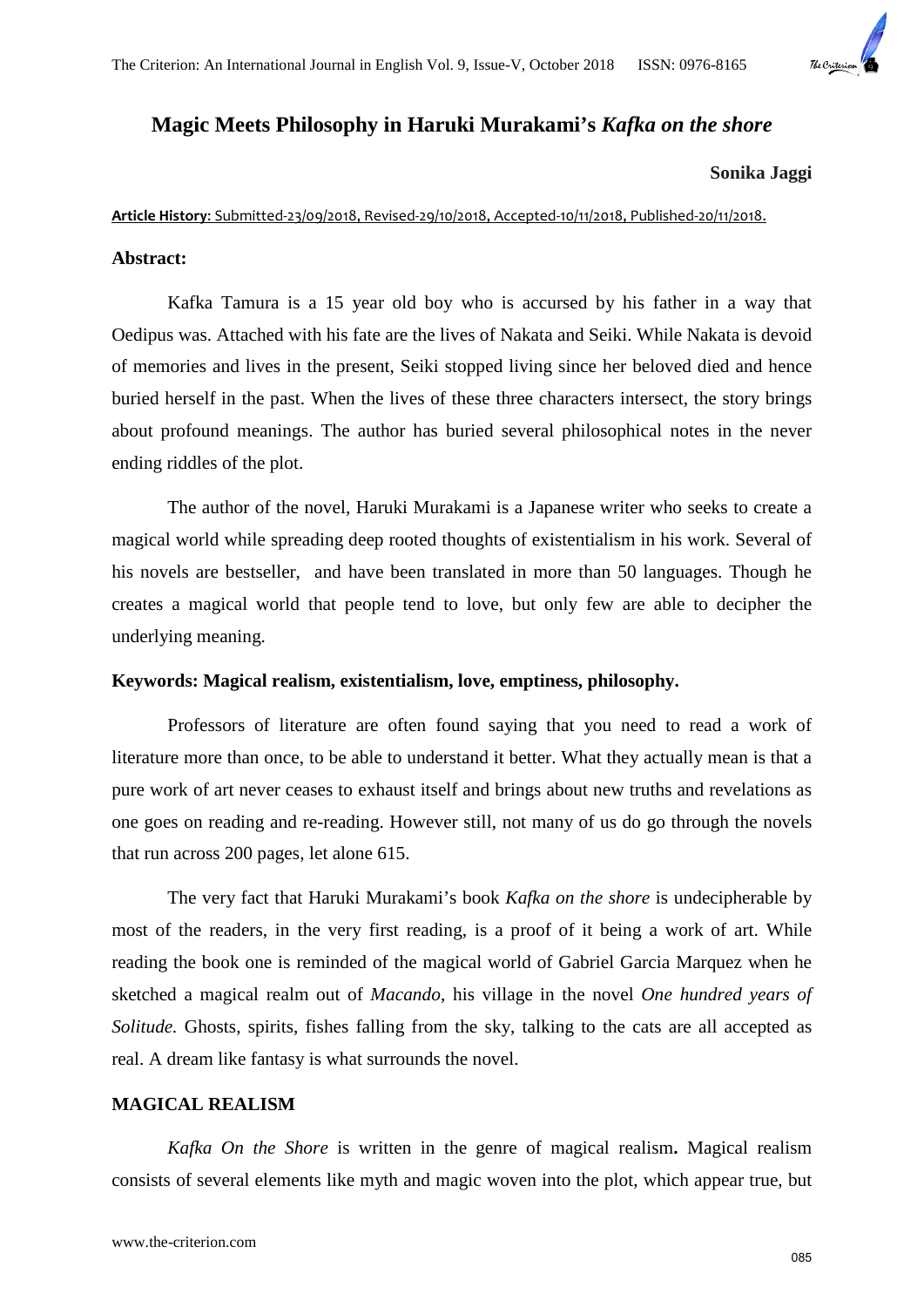have no valid explanation. For instance, when Nakata tells Hoshino that he could make things fall from the sky (and so he does) and could talk to the cats (so he does), Hoshino doesn't doubt it and takes it as an extraordinary ability of Nakata. In magical realism, the characters don't doubt but except the magic as real<sup>[1](#page-2-0)</sup>. Colonel Sanders who comes as a pimp and an agent delivering the entrance stone, calls himself 'a concept', therefore deemed to be unreal.

In this world where magic and reality co exist, the characters live in a time bound existence. Kafka, the protagonist lives in future (his life driven by the prophecy), Nakata, the alter ego of Kafka lives in present ( because of loss of memories) and Ms. Seiki, in the past (in the memories of dead lover). This is what makes these characters so incomplete without eachother that, it is when they come together that the story bears a meaning.

Moreover, the novel also contains another space where there exists a limbo. Here people don't age, time doesn't move and dead take a stopover before dying. This complexity of existence, is what drives the novel and creates magic.

Intertwined with magic is, myth. The oedipal myth of Oedipus killing his father and marrying his mother is exactly what Kafka's father (Koichi Tamura) cursed Kafka with. This prophecy becomes the corner stone in the story.

While Murakami confesses on portraying a world of magic and dream, he is surely hinting at a profound meaning beneath the plot-

"*For me, writing a novel is like having a dream. Writing a novel lets me intentionally dream while I'm still awake. I can continue yesterday's dream today, something you can't normally do in everyday life. It's also a way of descending deep into my own consciousness. So, while I see it as dreamlike, it's not fantasy. For me the dreamlike is very real. However, inside the portrayal of fantasy and dream like drowsiness, are very profound realities of human existence." (Murakami)* 

The book is an intertwined set of two tales that seem to run parallel to each other, yet seem to converge and yet pass each other unnoticed.

The novel runs through the story of a 15-year-old boy who has 'taken up' the name 'Kafka' Tamura (Tamura being his real surname), as a means to try and shun away the curse

**.** 

<span id="page-2-0"></span><sup>1</sup> Magical realism- Thamarana, Simhachalam. (2015). Magic Realism in English Literature and its Significant Contribution. International Journal of English Language, Literature and Translation Studies. 2. 263-266.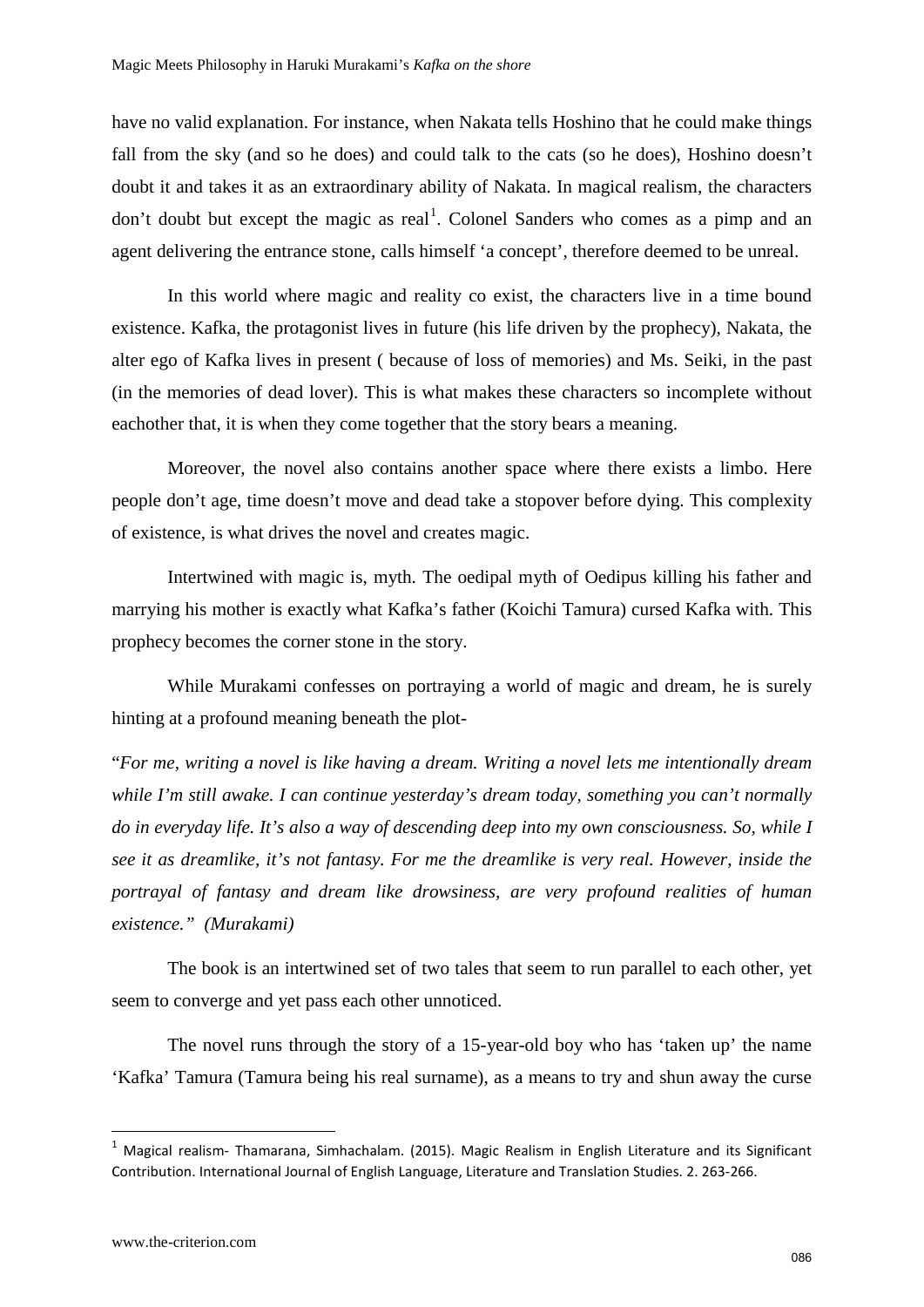

that lurks upon him. Running parallel is the story of Nakata, a 70 year old who lost the ability to read, write, remember and is what he himself calls "an empty vessel' because of an incident in his childhood. Another character Ms. Seiki is the one who connects the two, though not a very clear connection gets established.

The story moves like a labyrinth; through "the uninhibited expression of imagination, beauty and inspiration" (P.259); with beautiful twists and turns but no clear path. Many themes revolve in the novel, intermixing, creating a meaning, yet undecipherable, like a labyrinth.

## **NO CONTROL ON ONE'S FATE**

A 15-year-old bears the name Kafka and runs away from home to escape a curse and inadvertently searching for his mother who bears a role in the curse. No matter he tries to escape killing his father or abusing his mother, he ends up doing both. The first one is made true by Nakata who acts as an agent in the scheme of things and the second one by his own dream and later by himself, wavering between consciousness and conscience. Murakami dwells well upon this theme of Predeterminism or the inability to alter one's fate, throughout the novel. Either one is not able to change his fate or one is driven by the hands of the cosmic world.

When Kafka tried to run away from killing his father, Nakata had to be the vessel in which Koichi tamura's spirit entered and forced him to kill Koichi who had taken up the 'appearance' of Johnny walker, a cat killer, to convince Nakata (cat lover) that he deserves to die. Nakata later confesses saying "the 15 old year old should have been there. I never wanted to kill johnny walker". The very fact that Koichi Tamura was naked upon death, proves he was wearing the garb of a Johnny Walker, to be fit enough to be killed by Nakata. No matter Kafka tried, but the blood stains of his father Koichi Tamura, fell on him rather than Nakata who was spotless.

Where Kafka is unable to change his fate, Nakata and Ms. Seiki have no authority in driving their fate or lives. Nakata doesn't know his next move because it comes 'intuitively' to him. He gets on the road with a vague idea of a destination and gets driven by 'his destiny'. While Seiki spends her days waiting in vain, for a day to arrive when she will be transported to a much -awaited land which "is beyond time, at the edge of the world". This theme dwells well with the idea of pre-determinism where man has no power over his fate and has to bear whatever comes across him as fate, unchanged, unhindered.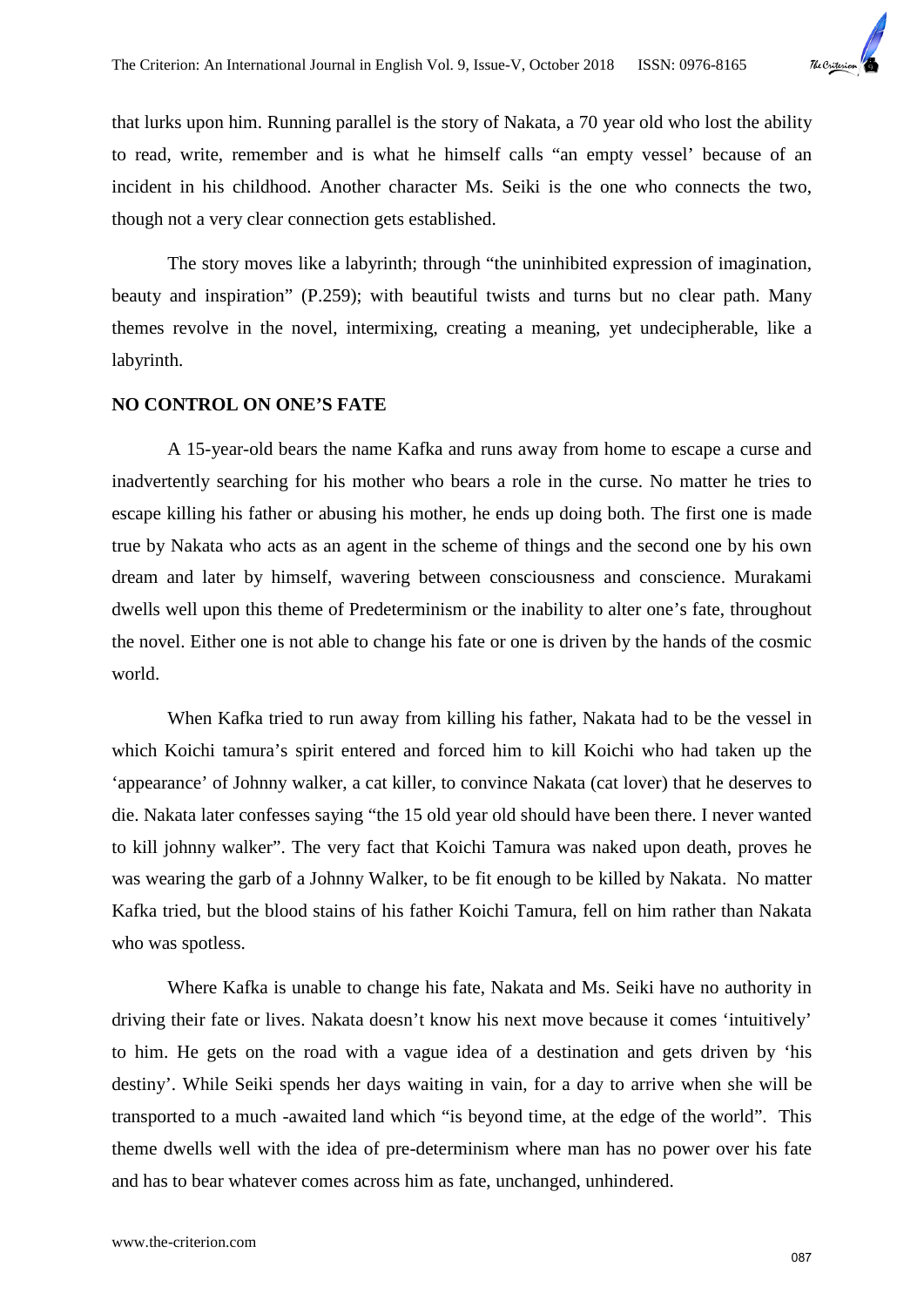### **EMPTINESS**

This inability of determining one's life leaves a meaninglessness and a void that is another significant theme in the story. Every character in the story at one point or the other says he/she is 'empty'. Nakata calls himself "an empty vessel", Kafka feels "a void inside", Hoshino feels "a hollow existence", Ms. Seiki feels "empty". This utter lack of any meaningful existence is what comprises of all the characters in the novel. No one is wholesome but everybody is a broke. Oshima feels a different kind of emptiness where he is a hermaphrodite, can neither feel like a man nor a woman.

One can easily weave a connection with Jean Paul Sartre's work *Being and nothingness.* This existential crisis of living without a fruitful existence is what makes all the characters in the story broken and injured. They act as Sartre would call 'unconscious actors' living their lives as it comes. Kafka, tries hard to control his unconscious sexual desires, that however grows on him more and more. He acts on them, as if he bears no control. Franz Kafka knew this struggle too. This existential crisis lies in the fact that when struck with possibilities, choosing one act over the other becomes difficult, where none of it seems the true fit (Cliff notes)

#### **LOVELORN LIFE**

In this uncontrolled environment, and a void, man needs something to fill himself up. Love apparently is the feeling everybody in the novel is craving for. Each character embodies the other person with a loved one he/she craved to have. Sakura feels Kafka is her 'lost brother', Kafka feels Sakura is her 'lost sister', Ms. Seiki sees her 'dead lover' in Kafka, Kafka sees her 'lost mother' in Seiki, for Hoshino, Nakata resembles his grandpa and for Oshimo, Kafka reflects his childhood. Whether Seiki is the real mother of Kafka or not, one cannot be sure of. But one can be sure of the fact that for Seiki, Kafka filled the void left behind by her dead lover, and for Kafka, Ms. Seiki filled the void left behind by his mother who had abandoned him. Oshima, who is neither male nor female also feels the need to be loved and accepted as she is.

## **IMPORTANCE OF MEMORIES**

When life itself felt loveless, only memories could offer respite. Memories are the reservoirs of such feelings of love and affection. That is why the lack of memory in Nakata is a pain point in his life but too many memories of love is ironically, a pain point for Ms. Seiki.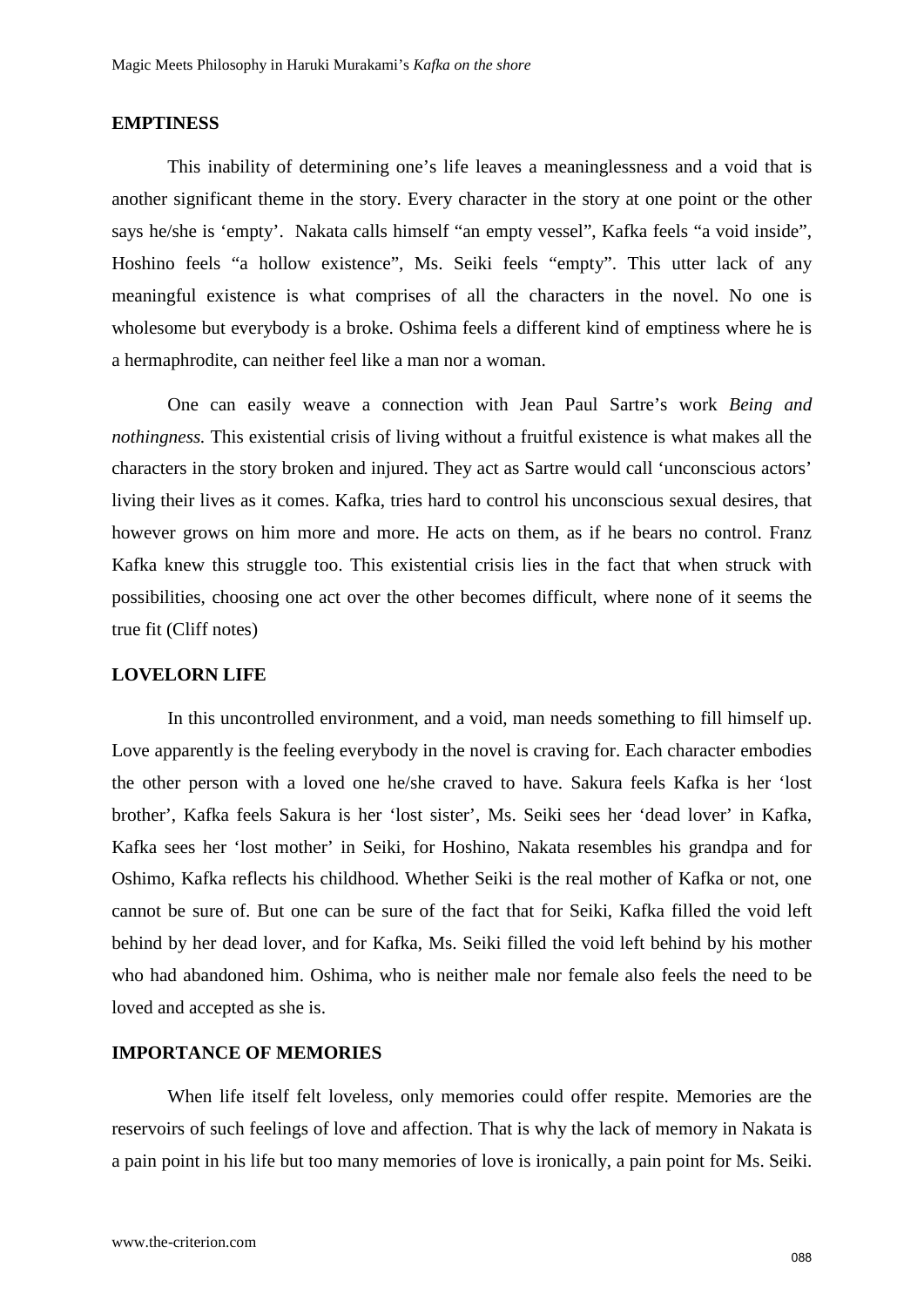

Perhaps that is why she says "Memories warm you up from the inside. But they also tear you apart." These very memories are what Nakata craves for and has no idea how does it feel. It is the very reason he feels no 'anguish or sadness' because he never felt what love and memory feel like. While he stopped living at the age of 9, Ms. Seiki stopped living at the age of 19. Both are struck in time and long for that time to come back. However, Nakata can only live in present and Seiki only in past, both of which create "half shadows" in them. They aren't complete but half of their selves. This is what a Kafakaen hero would represent- a person who lives "between a vanished one to which he once belonged and between a present world to which he does not belong" (Cliff notes). Only Nakata, who knew nothing about memories was suitable to burn those of Seiki before she could pass over to the other world, as a clean slate.

Kafka is the one who walks in the shadows of his future (lurking curse). So, none of them is actually happy or wholesome. Kafka has lost the memory of his mother and wants to go back in childhood to recall how his mother looked like.

## **DREAMS, CONSCIOUSNESS AND CONSCIENCE**

Between the world of past, present, future lies the realm of dreams, sexual fantasies and conscience that talks of another occult realm. Dreams are where Kafka gets most of his unconsciousness run. He could violate sadistically both her sister and her mother (supposed) in his dreams. Through explicit sexual fantasies, Murakami describes the uninhibited and often animal like nature of our unconscious mind. Kafka moves from an unconscious sexual fantasy with Ms. Seiki to a conscious sexual encounter with her, riding freely on his conscience. The trespassing seemed to get in the flow of things but was actually fatal to Ms. Seiki's existence, though destined by fate.

## **DEATH- A REALITY**

In this surreal scheme of things, Murakami also gives us a taste of death. The entrance stone which is a metaphor of death is what both Ms. Seiki and Nakata want to enter. At the age of 8, Nakata had a near death experience by which he had left 'half of his self' inside the stone, thereby robbing him of his memories/intellectual abilities and leaving him with a hollow existence. While Ms. Seiki, too might have tried to enter the stone (hence death) when her lover died, leaving her forever in the past. Both wish to be complete again and hence enter a realm where 'there is no time'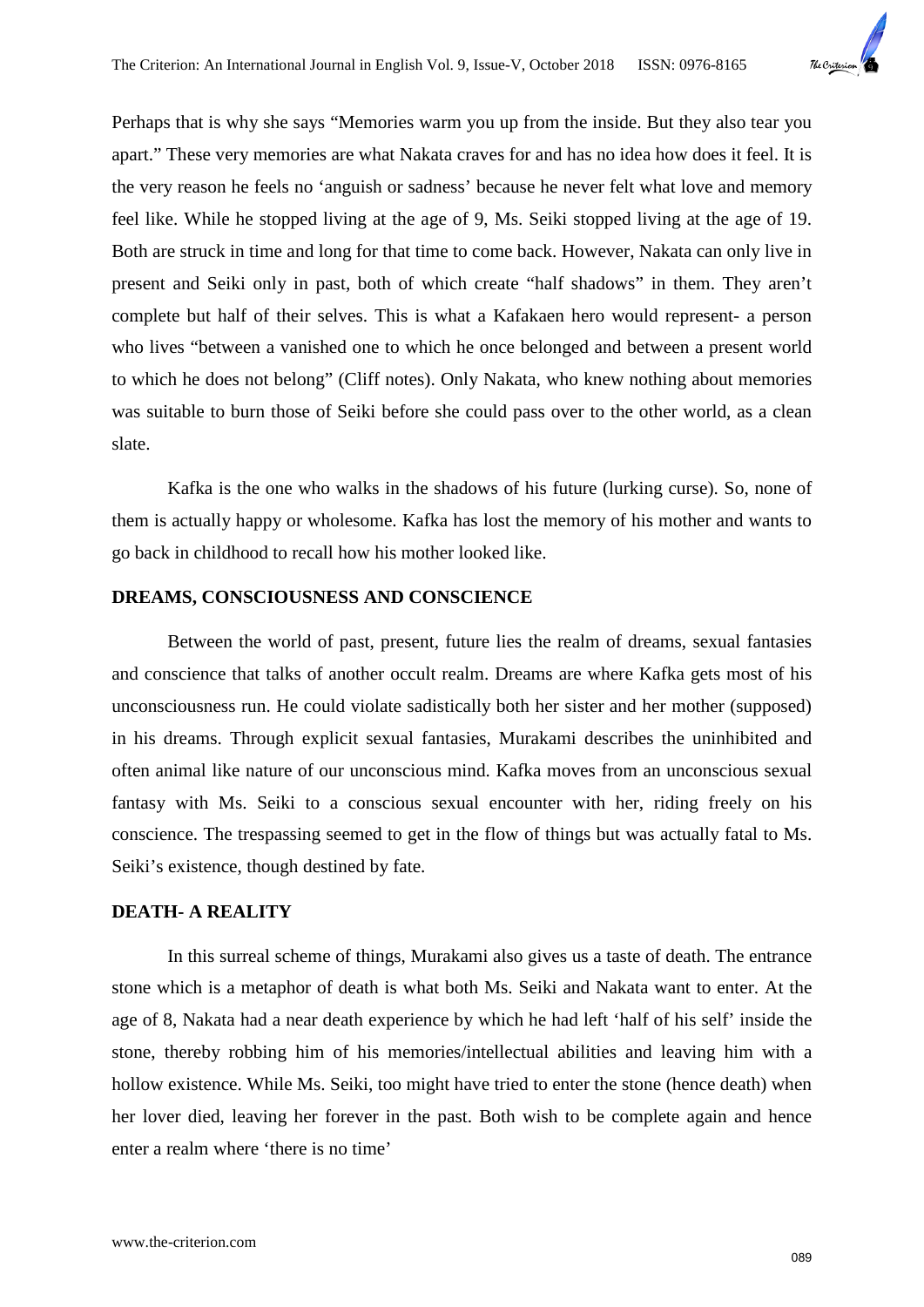### **THE MESSAGE**

Once Nakata and Seiki stopped living for themselves, they merely became agents to fulfil the motive of the cosmos. Nakata brought about the death of Koichi Tamura (in the garb of Johnny walker) and Seiki became the mother of Kafka who had to be violated for the prophesy to be fulfilled.

In the end, Kafka Tamura realises that one can never run from fate because "in dreams begin responsibilities". He realises how freedom is actually a curse, everybody wants to be tied so that he/she might not go far enough and trespass the boundaries of moral conscience. It is actually accepting the reality and moving on (rather than running away) that life could be truly lived. It is after accepting responsibilities, Kafka Tamura became "the toughest 15-year-old". His father had died. He had buried his curse in Ms. Seiki and accepted her as his mother; by sucking her blood (metaphorically creating blood relation) and forgave her for abandoning him; and with her death the curse also died. So now, when Kafka Tamura woke up from his dream-he was a new man.

## **PATRIOTISM AND ANTI WAR**

In the quagmire of existential crisis, Murakami has also planted several anti-war motifs. The reason why Nakata was deemed hollow was because of an accident that happened during WW2 which had some connection to the B-29, war weapon used by America on Japan. Two soldiers found in the forest of kochi (where Kafka lives for sometime) talk of the futility of war 'where either you get killed or you have to kill'. Several hints of hatred towards the American conquest of Japan could be seen in the way Murakami plots Colonel Sanders (American businessman owner of KFC) as a pimp for whom sexual act is important even near a shrine and Johnny Walker (symbolizing British whiskey brand) who kills and devours cats to collect their souls. Cat which is an important animal in Japanese culture, is devoured by the appearance of a British capitalist Johnny walker who had to be killed by a Japanese Nakata, to save the cats, hence Japan.

Even Hoshino who smokes a Marlboro and wears an aloha shirt (both symbolising America) is no more than a mule working in and out as a truck driver who took girls as sex objects, never heeding on to their nature. It is when he meets Nakata, he feels meaningfulness in his life.